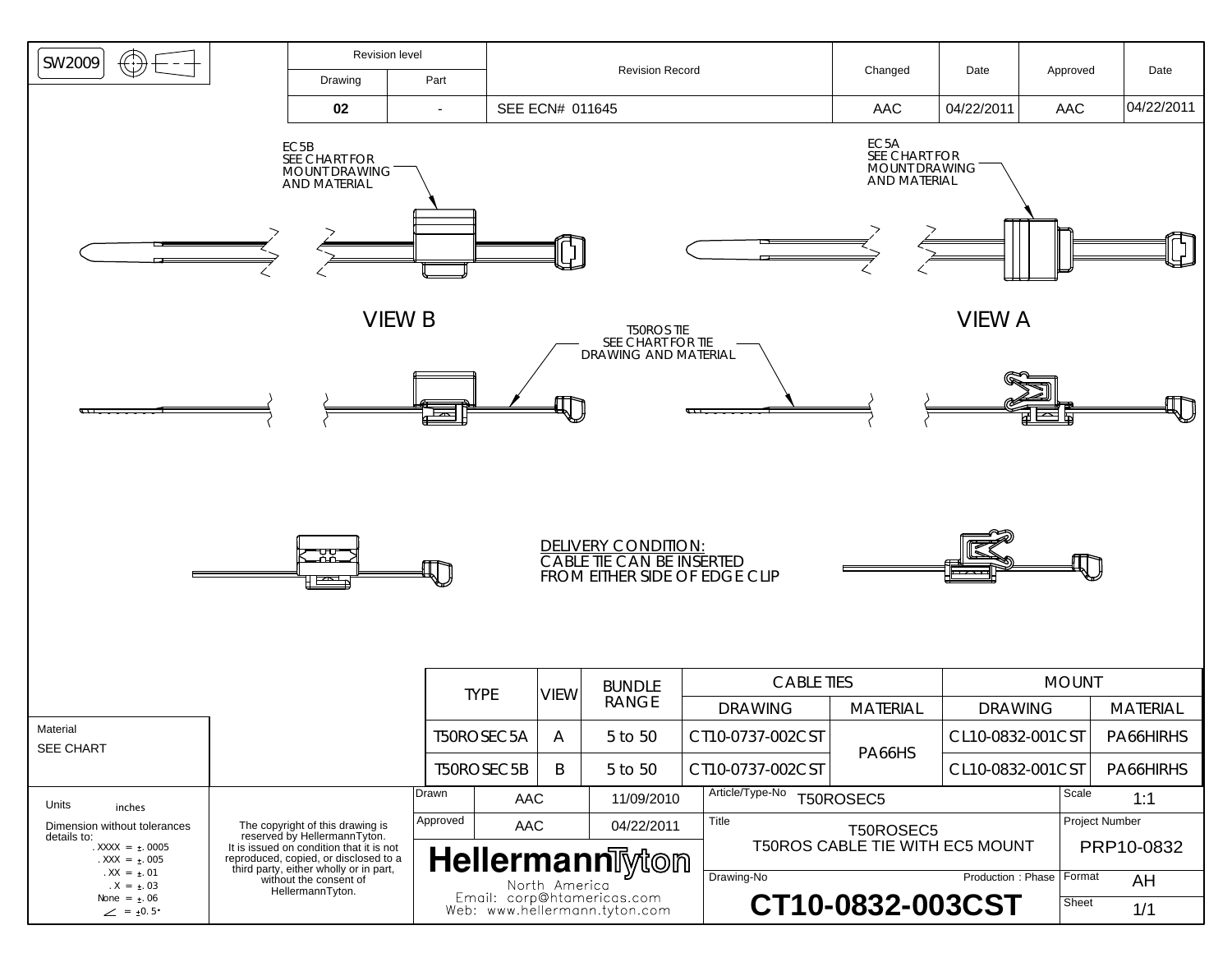|                                            | <b>Product Number</b><br><b>Cross Reference Record</b> |                                       |                    |  |
|--------------------------------------------|--------------------------------------------------------|---------------------------------------|--------------------|--|
|                                            | <b>Uncontrolled Document</b>                           |                                       |                    |  |
| <b>Pre-UNS</b><br><b>Number System</b>     | (New) UNS<br><b>Universal</b><br><b>Number System</b>  | <b>Customer</b><br><b>Part Number</b> |                    |  |
| <b>Product Number</b><br><b>T50ROSEC5B</b> | <b>Product Number</b><br>156-00862                     | <b>Product Number</b>                 |                    |  |
|                                            | Reference Drawing Number: CT10-0832-003CST             |                                       |                    |  |
| Issued By:                                 | (New) UNS Product Number                               |                                       | <b>Issue Date:</b> |  |
| HellermannTyton                            | <b>Universal Numbering System</b>                      |                                       | March 1, 2012      |  |